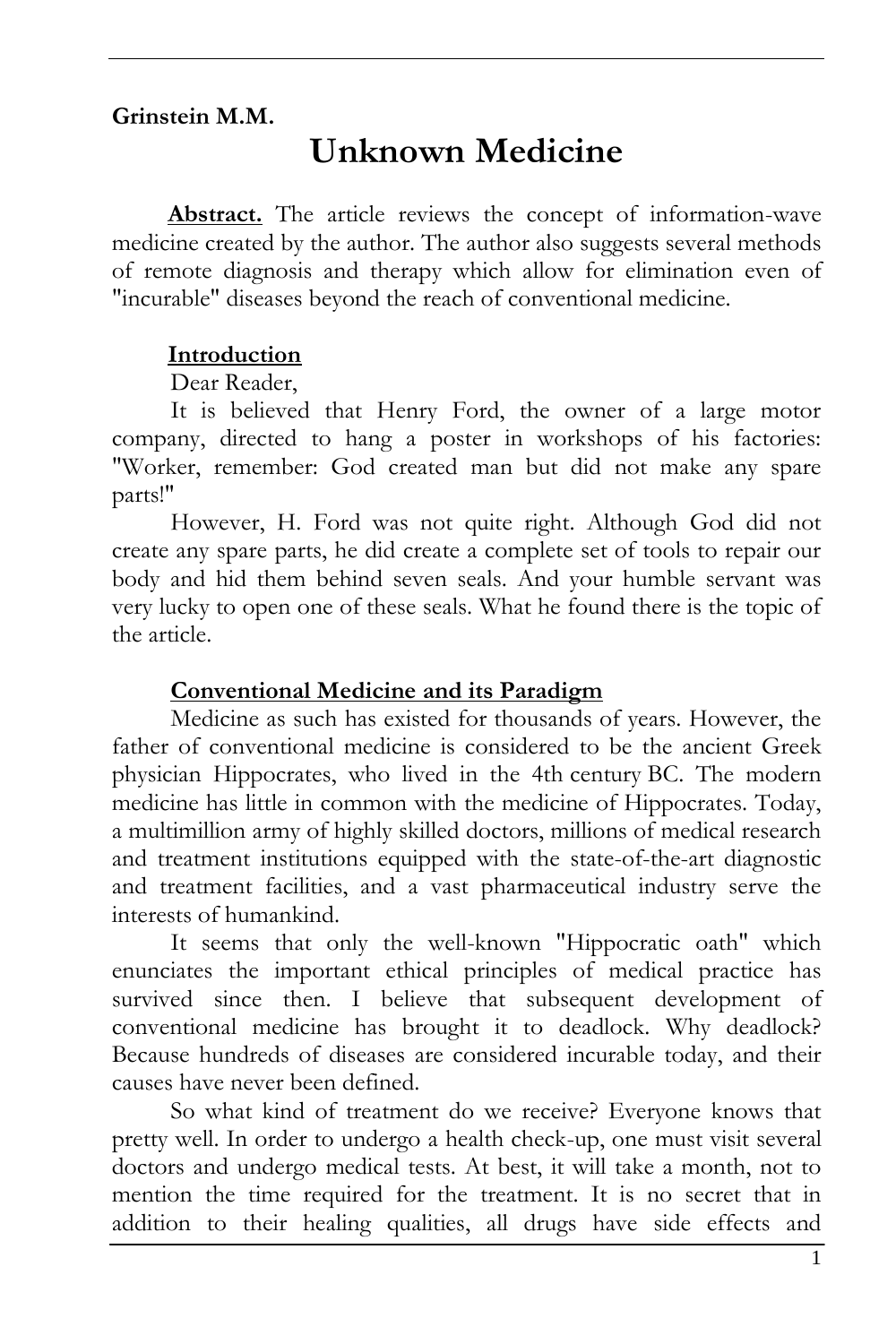contraindications. No wonder people say: "Cures the disease and kills the patient." But that's not the point. Everybody takes medications, there is no escape from it. The question is how doctors select drugs for their patients. For example, hypertension pills are prescribed for one month. If there is no effect, the doctor will prescribe another drug. This is true almost for every disease.

In our view, the main disadvantage of conventional medicine is its approach to treatment. Actually, there are two points. First of all, conventional medicine has divided the human into parts instead of seeing the body in its integrity. As a result, an organ or a part of an organ is treated independently of the entire body. Thus, you won't find a modern universal ophthalmologist today — even eye is divided into several parts. There is a doctor who deals only with the cornea. Another ophthalmologist focuses only on retina, the third one specializes in the visual nerve. This is the case with all organs.

Secondly, there is another, perhaps the most important disadvantage. Instead of finding out and eliminating the cause of a disease, conventional medicine prefers symptomatic treatment. A striking example of this is diabetes. Not knowing its root causes, conventional medicine has several hypotheses. As a matter of fact, rather than determining and treating the cause of the disease, doctors only treat its symptoms. In case of diabetes, it is lowering blood sugar with hypoglycemic drugs, including insulin injections.

The same is true for cancer. Instead of eliminating the causes of cancer, the doctors just destroy the affected cells, not to mention the fact that healthy cells die as well.

It goes like this with every disease. If a patient feels pain in some part of his/her body, the doctor will prescribe some pain medication which in no way eliminates the root cause of the pain. In most cases, the disease develops into a chronic one with recurrent exacerbations. This is why a lot of doctors realize that conventional medicine is in a deadlock. Doctors are not to blame, since this approach is due to the paradigm of conventional medicine that has been evolving for years.

It is also worth noting that modern medicine has two terms used to hide its inability to determine etiology of some diseases.

First of all, it's "syndrome" which does not help to explain the state of an organ. For example, "irritable bowel syndrome" does not say about the presence of any abnormalities in the gastrointestinal tract. In fact, there is over a hundred of such "syndromes" in modern medicine.

The other term is "insufficiency," which does not reveal the essence of the disease. This term is also often used in diagnoses, for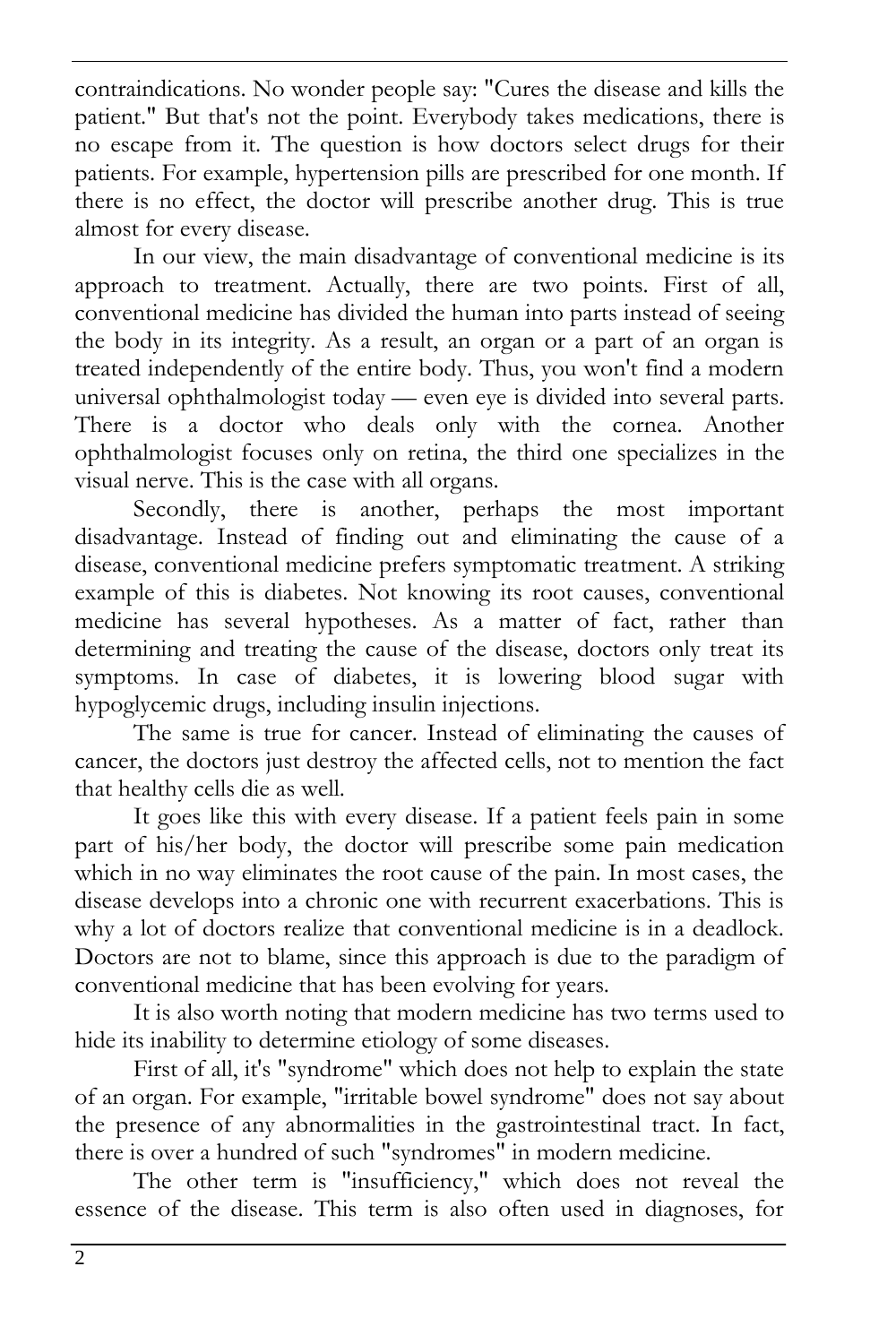example renal insufficiency (nephropathy) says nothing about the nature of the kidney disease. These "diseases" are basically incurable. Thus, instead of healing kidney failure, the patient is prescribed a lifelong dialysis, which means that the patient is connected to an "artificial kidney" which in no way helps eliminate his/her renal insufficiency. The patients' relatives probably know the consequences of hemodialysis.

# **Information-Wave Medicine. Concept**

After years of research, the author has come up with a new concept unique for the world practice — information-wave medicine (IWM).

The key point of the concept is that the human body is regarded as a system comprising two parts. The first part is the physical body — the visible part of the system. Given that everything — animate and inanimate objects — has radiation properties, i.e. information-wave properties, the human body has also an invisible part.

The information-wave portrait of this "invisible" part is a source of information on the functional state of the human body. This information covers all body tiers, from its systems and organs to the molecular level. The sum of these radiations generates the so-called human biofield. It should be noted that any biochemical reaction in the body, any changes in its functional state influence its information-wave portrait in the form of changes in the corresponding wave parameters. And vice versa, forced changes of the wave parameters cause the corresponding changes in the functional state of the body.

With the help of the technologies of radionics and teleradiesthesia (biolocation), IWM acquires pretty interesting opportunities, such as remote diagnosis and treatment that give the ability to detect and cure various diseases. All these is possible at any distance between the doctor and the patient without any physical contacts. This means that the patient does not feel any impact in the course of diagnosis and treatment and can be in any place in the world. As the human body is an inertial system, the functional state of the body normalizes over time, from several hours to several days.

It should be noted that conventional science qualifies radiesthesia (biolocation) as a field of parapsychology. In fact, currently, it is impossible to explain the mechanism of such radiesthesia devices as pendulum or frame, while their effects are proven by experience of a lot of peoples. Currently, radiesthesia methods have penetrated medicine by means of several international patents, including Russian ones. And not only that.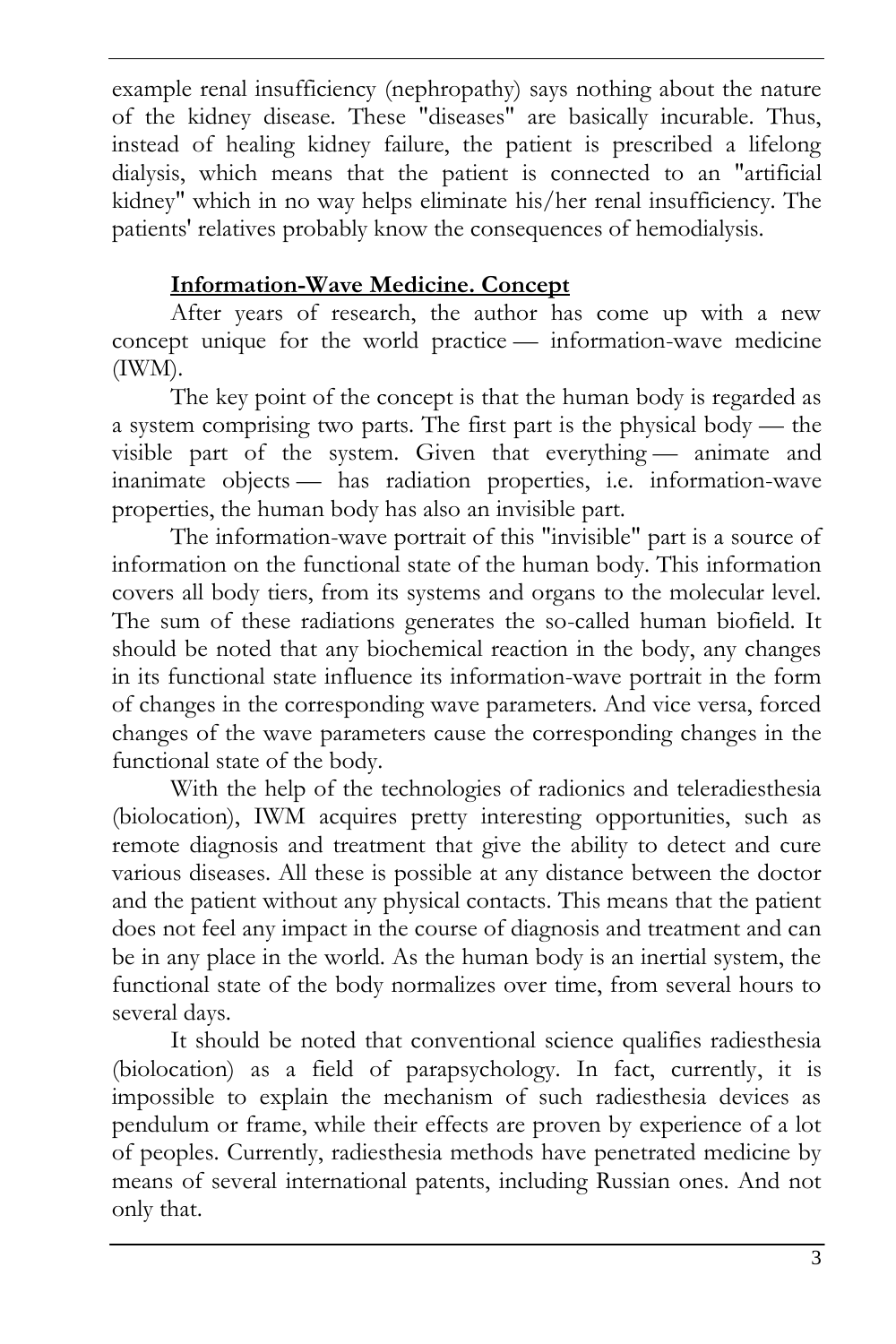In Russia, there exists an energoinformational population wellbeing package, including ES4.03.01-00(A) standard called "Biolocational Measurements, Tests, and Research."

One of the basic IWM principles is the discovered property of healthy body organs to generate information-wave radiation of positive polarization (right-handed radiation), while diseased organs generate radiation of negative polarization (left-handed radiation). If you have a pendulum, you can perform an experiment. First of all, determine radiation polarization, e.g. left thigh for men or right thigh for women. Healthy thigh generates positive (right-handed) radiation. If you hit the thigh with the edge of the hand, the pendulum will register negative (lefthanded) radiation while the test subject is experiencing pain. When the pain ceases, thigh radiation reverts to the original state and the pendulum registers right-handed radiation, i.e. rotates clockwise.

The paramount IWM technology is situation modeling of the body condition without physical contact with the patient. This is achieved by transferring wave characteristics of various organs to the intermediate media followed by the study of these problems on the media.

Materials with the minimal self-radiation (background radiation), such as aluminum foil, copper foil laminate or synthetic resin bonded paper, PVC plates, etc., are used as intermediate media.

Sometimes the analyzed information must be saved for longer periods of time. In that event, compact discs (CDs) can be used to store the transferred information for several years. In this case, information is saved both on the sprayed metal and the polycarbonate coating of a CD.

Thus, to check the existence of a particular gene, we need to transfer a wave structure of a genome onto one of the media above and then check the existence and the state of the target genes.

Therefore, we have found out that about 80% of all diseases are genetic, i.e. dependent on pathological genes in the genomes of a patient's ancestors.

We have determined that the human genome consists of two parts. The first part of the genome is defined by nature and determines human development from birth to death, while the other part has been accumulated by humankind over time as a result of adverse environmental conditions, including exposure to various pathogens. The latter part contains pre-programmed pathogenic processes caused by the relevant genes. As a rule, these genes remain inactive in the human body, however, certain conditions, such as long-term exposure to radiation of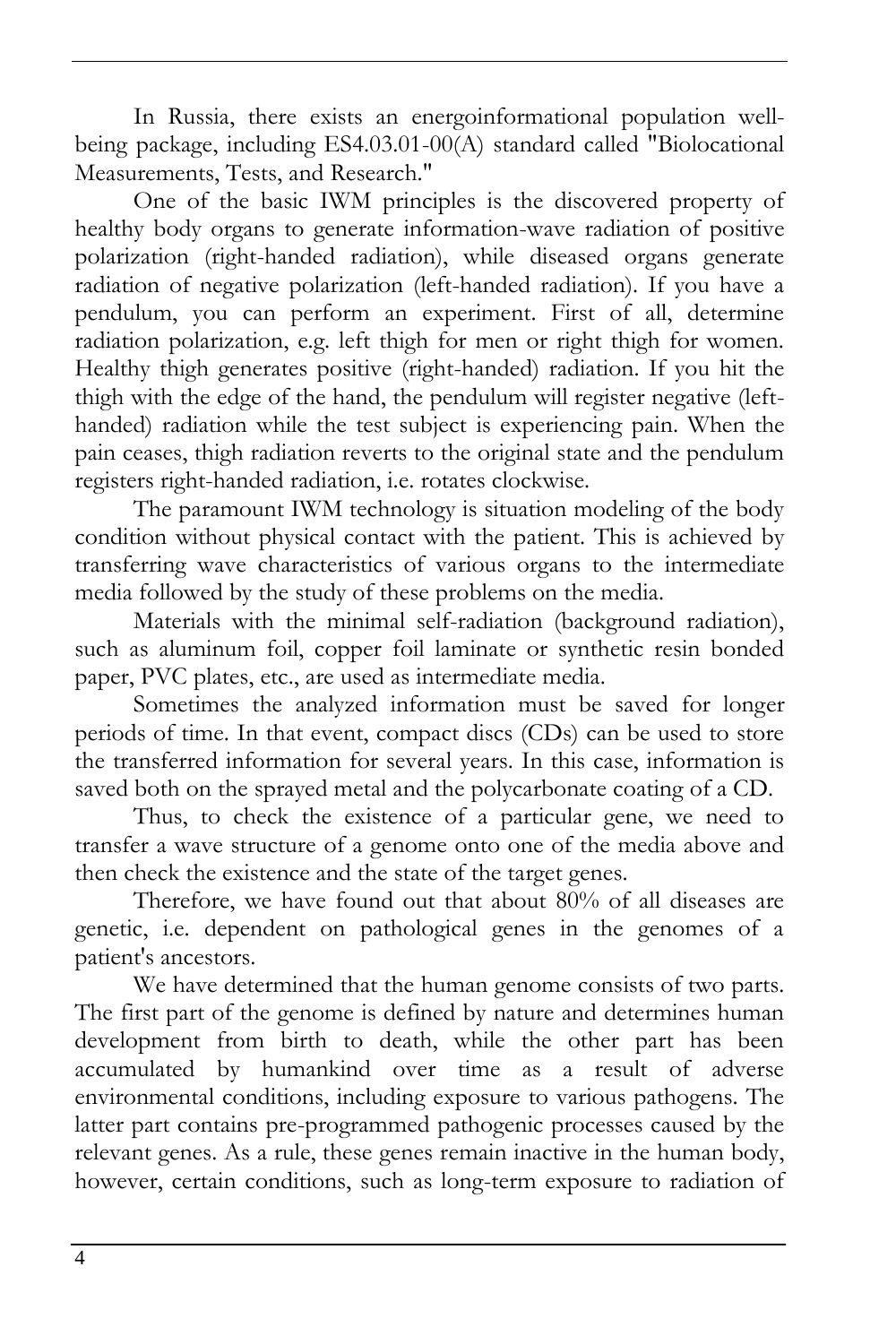geopathogenic zones (GPZ), household appliances, VHF radios, power lines, etc., activate those genes.

Each gene of the pathogenic part of a genome contains the socalled genovirus, i.e. several DNA and/or RNA-type viruses enclosed in a protein shell (capsid). They are activated due to external effects or carcinogens entering the body and causing pathological conditions. "Genovirus" is a new term which represents a structure that connects the pathogenic effect of a gene to the cell into which the gene intrudes.

**Note that in terms of information-wave medicine, genoviruses are not "biological subjects," but only a set of information-wave structures. In other words, genoviruses are information-wave pathogenic structures that cause the same abnormal focuses as groups of live viruses with similar radiation.**

# **Overview of Diagnostic and Therapeutic Technologies**

We have developed a remote diagnosis and treatment technology package for various pathological conditions of the body. The diagnostic techniques determine predisposition of a particular person to various diseases without any symptoms present. Early diagnosis provides an opportunity to identify a disease at its preclinical stage, i.e. before the symptoms occur, while diagnostic techniques at the clinical stage help determine the exact causes of the disease with a view to their eventual elimination. Special mention should be made of the importance of early diagnosis of oncology diseases which would help dramatically reduce fatal cases. Our method allows to detect cell division at a very early stage, when neither patient nor doctor suspect the disease.

It is known that cancer symptoms usually occur at the third stage of the disease, when the patient needs either chemotherapy or surgery. Unfortunately, even highly effective diagnostic tools cannot detect cell division at an early stage of the disease. As mentioned above, diagnosis and treatment are performed remotely regardless of the distance between the doctor and the patient. Let us consider these methods.

 **General diagnosis of body systems** is performed by testing all body systems in terms of polarization of information-wave radiation. We have divided human body into the following systems:

- o Central nervous system
- o Autonomic nervous system
- o Peripheral nervous system
- o Respiratory system
- o Cardiovascular system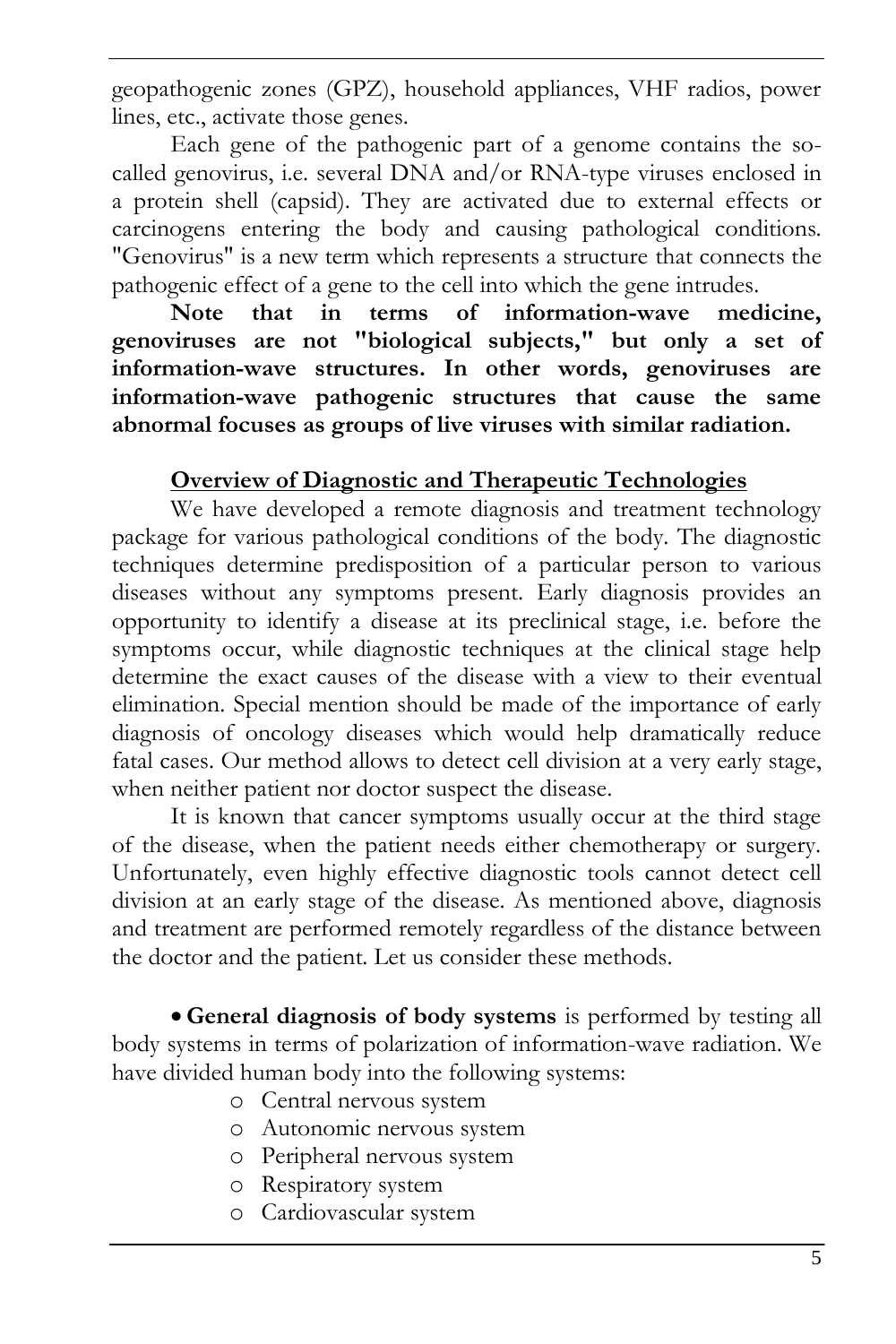- o Endocrine system
- o Gastro-intestinal system
- o Genitourinary system
- o Musculoskeletal system
- o Locomotor system
- o Hematopoietic system
- o Immune System
- o Lymphatic system
- o Connective tissue
- o Skin

We need to scan each of these systems. Clockwise rotation of a dowsing pendulum indicates positive polarization of information-wave radiation of a body system, while anti-clockwise rotation means negative polarization. Note that this scanning does not provide information on viruses present in the body systems. Therefore, when determining pathological structures, one needs to check for the viruses in a particular system. In case of negative polarization and/or the presence of viruses in the system, a more detailed testing of each system is needed.

We won't specify the composition of the above systems since even advanced readers do not need this information, while doctors are well acquainted with it.

 **General diagnosis of chakras** is used to check the condition of the seven chakras. Let's review the diagnosis procedure without describing properties of these energy centers. Testing of each chakra is performed the same way as the testing of the body systems. However, left-handed polarization implies different procedure, namely control of the projection of the chakras to the relevant cells, in other words control of the cellular level of the chakras by determining polarization of the main cell structures. These include mitochondrion, potassium ion, intracellular water, intracellular protein, cytoplasm, nucleus, and DNA. Deviations from polarization of the healthy cell structures indicate a pathology in one or several organs. Together with the diagnosis, the procedure of cell polarization normalization is performed, as described below.

 **Diagnosis of the human genome** is carried out in case of a suspected abnormal focus, i.e. disease. If a patient is aware of the symptoms, the disease can be diagnosed based on the genome. To do this, the presence of a gene of the suspected pathology should be performed by means of direct mental query. If such gene and the relevant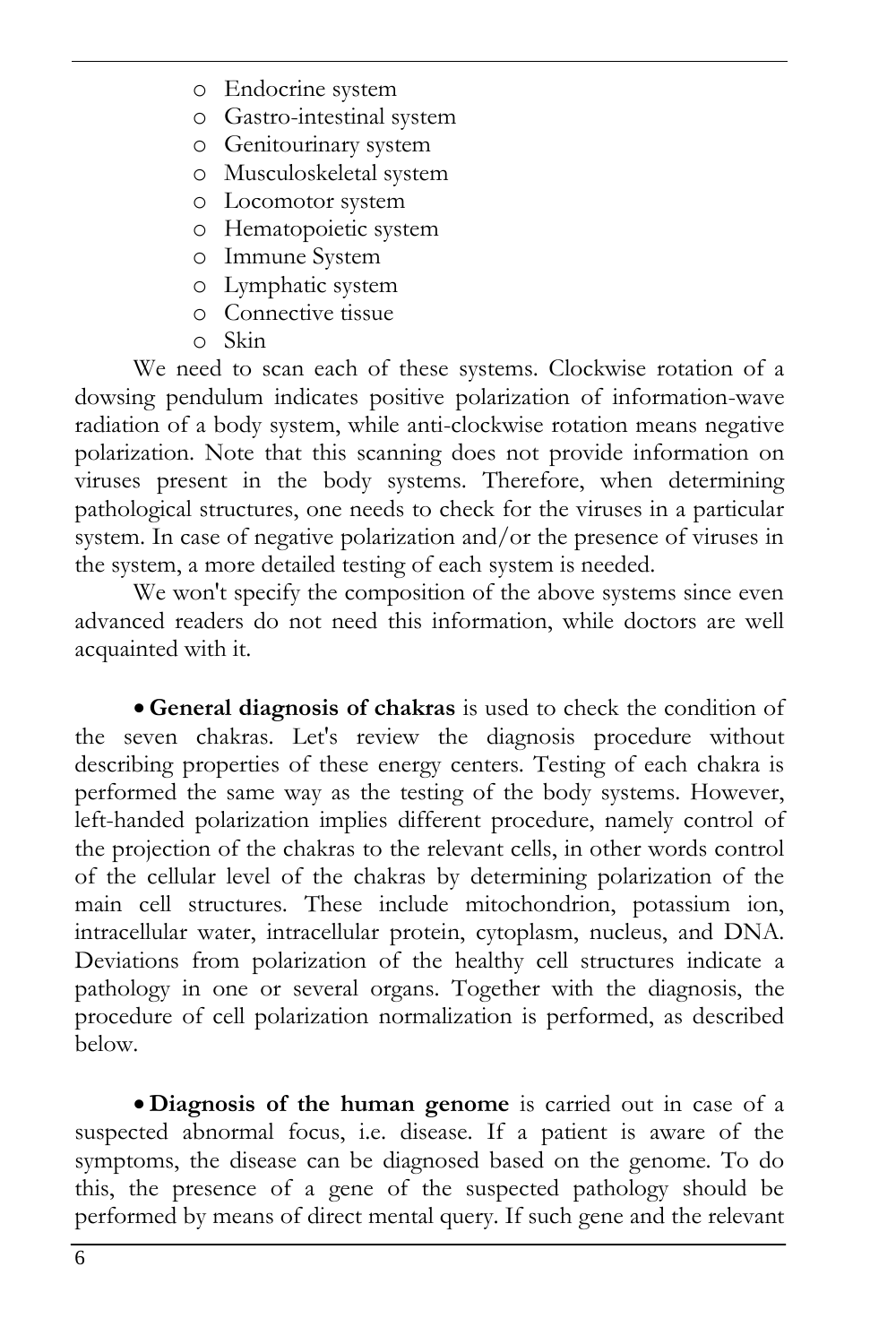genovirus are present, negative polarization occurs. If these structures are present in the genome of maternal and/or paternal lines, the above assumption is confirmed.

 **Early diagnosis of cancer** is based on search for the structures below (markers of malignant neoplasms) in a patient's blood and suspected organs. These structures include oncoprotein, kinase (ERK1/2), oncovirus, and carcinogenesis virus.

Oncoprotein is a protein structure different from the protein structure of healthy people that is present in the blood of cancer patients.

Kinase (ERK1/2) is a special extracellular protein structure which appears in the body at the beginning of cell division.

Oncovirus and carcinogenesis virus are genoviruses contained in the oncology gene of a cancer patient.

As a rule, these components with negative polarization can be found in the blood of a patient at the very early stages of the disease. To avoid any error, it is desirable to test all three components. The disease can be diagnosed at the precancerous stage, even before tumor formation.

Below you will find therapeutic methods some of which are performed along with the diagnosis while others are performed independently.

 **Organ therapy** is performed by detecting radiation of groups of pathogens, such as viruses, bacteria, protozoa, molds, yeast, fungi, helminthiasis, as well as individual parasites common for the human body (trematodes, nematodes, echinococci, diatoms, toxocara, etc.), in body organs. If the scanning detects negative polarization, it implies the presence of this group of microorganisms in the target organ. Invert polarization eliminates the abnormal focus caused by the radiation of this group.

 **Chakra therapy** is performed by determining the organ "served" by this chakra that contains an abnormal focus. Thus, in case of negative polarization of the sixth chakra, you need to check the functional condition of the left brain hemisphere, identify the abnormal focus, and eliminate it as indicated above. The structure of the special chakra cell can also be brought in accord with the polarization sign of the relevant components of the healthy cell in terms of radiation of its components.

The mark of a healthy cell is equilibrium of the cytoplasm polarization signs. Cytoplasm radiation of a healthy cell must be at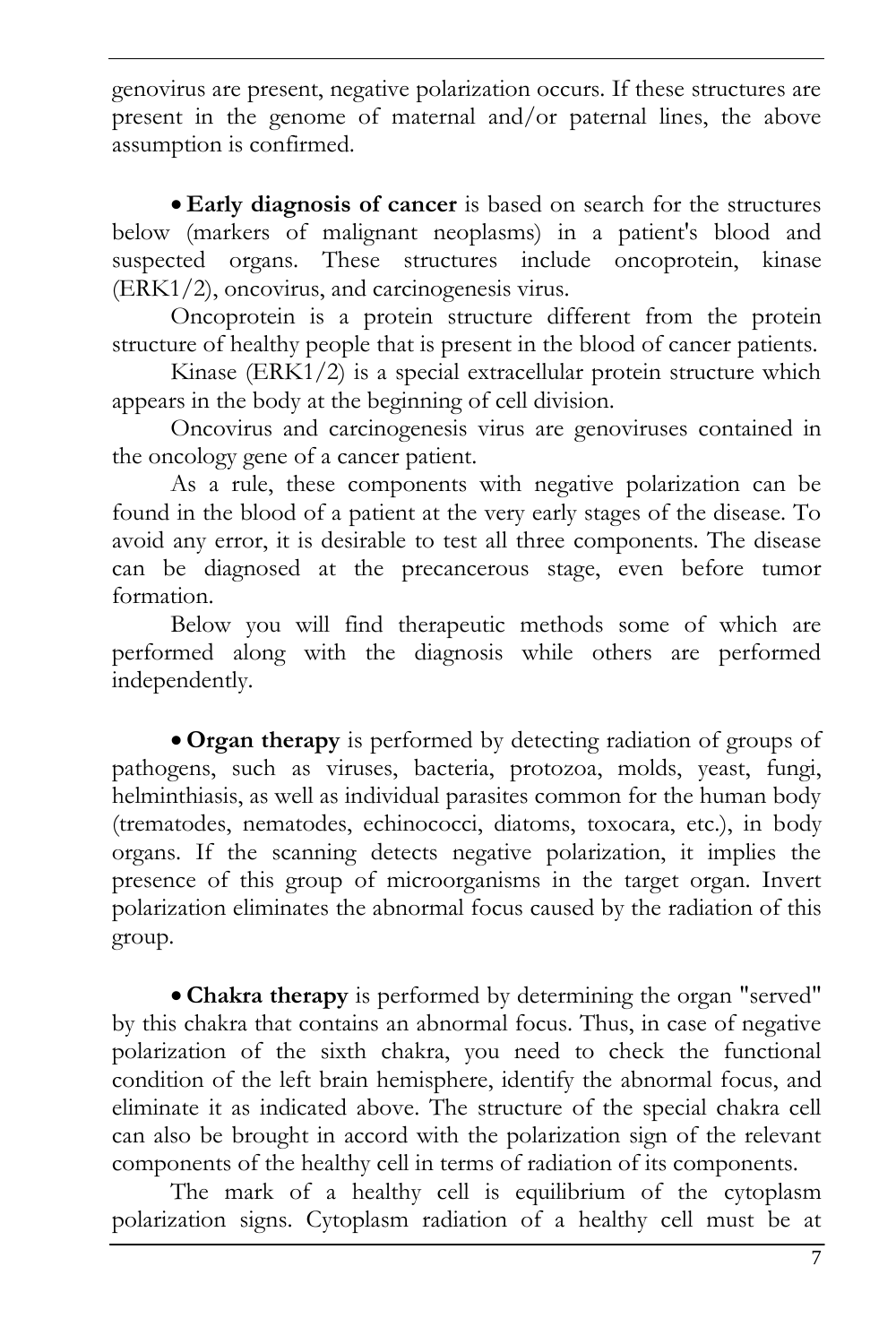equilibrium, i.e. polarization must not occur. The most frequent abnormalities of this condition include negative mitochondrion polarization and the presence of pathogenic viruses in the cell. When the cell structures are brought to normal polarization, the abnormal focus disappears from the relevant organs.

 **Genome therapy** involves inactivation of the relevant pathogenic genes and genoviruses from genomes of maternal and/or paternal lines. After that, the corresponding gene and genovirus are removed from the patient's genome and some of his/her brain structures.

 **Cancer therapy at a very early stage** is achieved by removing oncoprotein, kinase (ERK1/2), and oncovirus (or carcinogenesis virus) from a patient's blood with the help of forced changes of their polarization from the left to the right-handed one (inversion).

 **Sympathetic nervous system therapy** is a highly effective method of normalizing functional condition of a separate organ or the body in general. The fact is that the sympathetic nervous system consists of two branches: the sympathetic and the parasympathetic. Nerve fibers of both branches are connected to every cell of the body. They communicate the information on the state of each cell to the brain structures. A healthy organ demonstrates information-wave homeostasis (balance). In case of an abnormal focus, such homeostasis is disturbed.

The treatment includes automated normalization of the radiation of the cell structures. As noted above, in this case, cytoplasm radiation is neutral.

We have created a number of techniques aimed at removing abnormal focuses from the body in case of chronic diseases. The point is that therapeutic matrix which has holographic properties is transferred onto some intermediary media, such as a CD. This media is then used by a patient for a long-term treatment. The ultimate therapeutic product in this case can be in the form of drinking water or any applicator, such as Band-Aid.

In the former case, a glass of water should be placed on the functional (shiny) surface of the CD. The minimum time of structured water readiness is at least 15-20 minutes. The water should be sipped in three or four steps, at least 15-20 minutes before or after meal. The glass can be refilled to the initial level. It is recommended that you drink about two or two and a half liters of such structured water during the day. This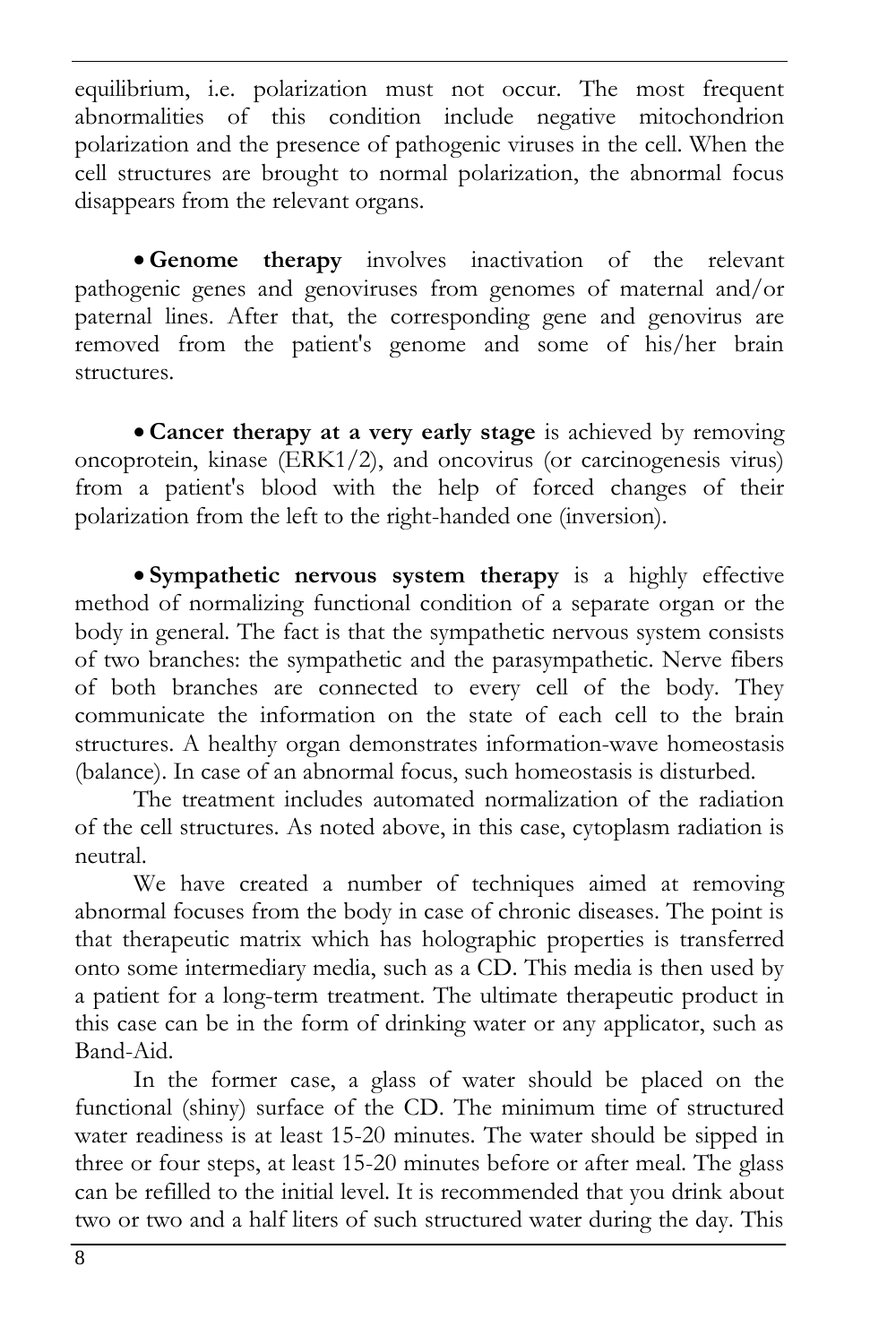technique has been well-tried and implemented by one of the Russian companies. The technique also engages the author's concept involving transfer of the drug properties by means of computer communications [\(http://www.newpharm.ru\)](http://www.newpharm.ru/).

The second option is used in case of pain in the area of the abnormal focus. In this case, place the corresponding Band-Aid piece, preferably 4 to 5 cm in width, on the disc (or other media) surface adhesive side down and illuminate it with a red laser pointer for 5- 10 seconds. In the absence of a pointer, you can cover the Band-Aid with your palm for 15-20 seconds. After that, apply the Band-Aid to the pain area for a period of not more than 24 hours, as it usually loses its medicinal properties in this interval of time. Repeat if needed.

This kind of treatment should be performed under the supervision of a doctor specializing in information-wave medicine as the patient is not able to control the process of abnormal focus elimination, i.e. full recovery.

In addition to the Band-Aid, you can apply any media to your abnormal focus, such as a plastic card with the transferred therapeutic matrix. Transfer of medical information is performed in the same way as with a Band-Aid.

## **Conclusion**

In conclusion, I would like to note that this article does not contain many aspects of the diagnosis and treatment technologies applied by the author. In view of the fact that experience and time discover new prospects of this concept, it is far from being complete. The effectiveness of the technologies are confirmed by the obtained results among a large number of people who used to suffer from various diseases. It should be noted that our patients are people who could not recover with the help of conventional medicine.

I will be happy if you email your feedback and comments at **[biomagen@gmail.com](mailto:biomagen@gmail.com)**

## **References**

1. Grinstein M.M. Subtle Physical Fields. Part 1. What We Know about Them.

[http://samlib.ru/e/etkin\\_w/tonkiefizicheskiepolya.shtml](http://samlib.ru/e/etkin_w/tonkiefizicheskiepolya.shtml)

2. Grinstein M.M. Subtle Physical Fields in Information Medicine [http://samlib.ru/e/etkin\\_w/tonkiefizicheskiepolyavmedizine.shtml](http://samlib.ru/e/etkin_w/tonkiefizicheskiepolyavmedizine.shtml)